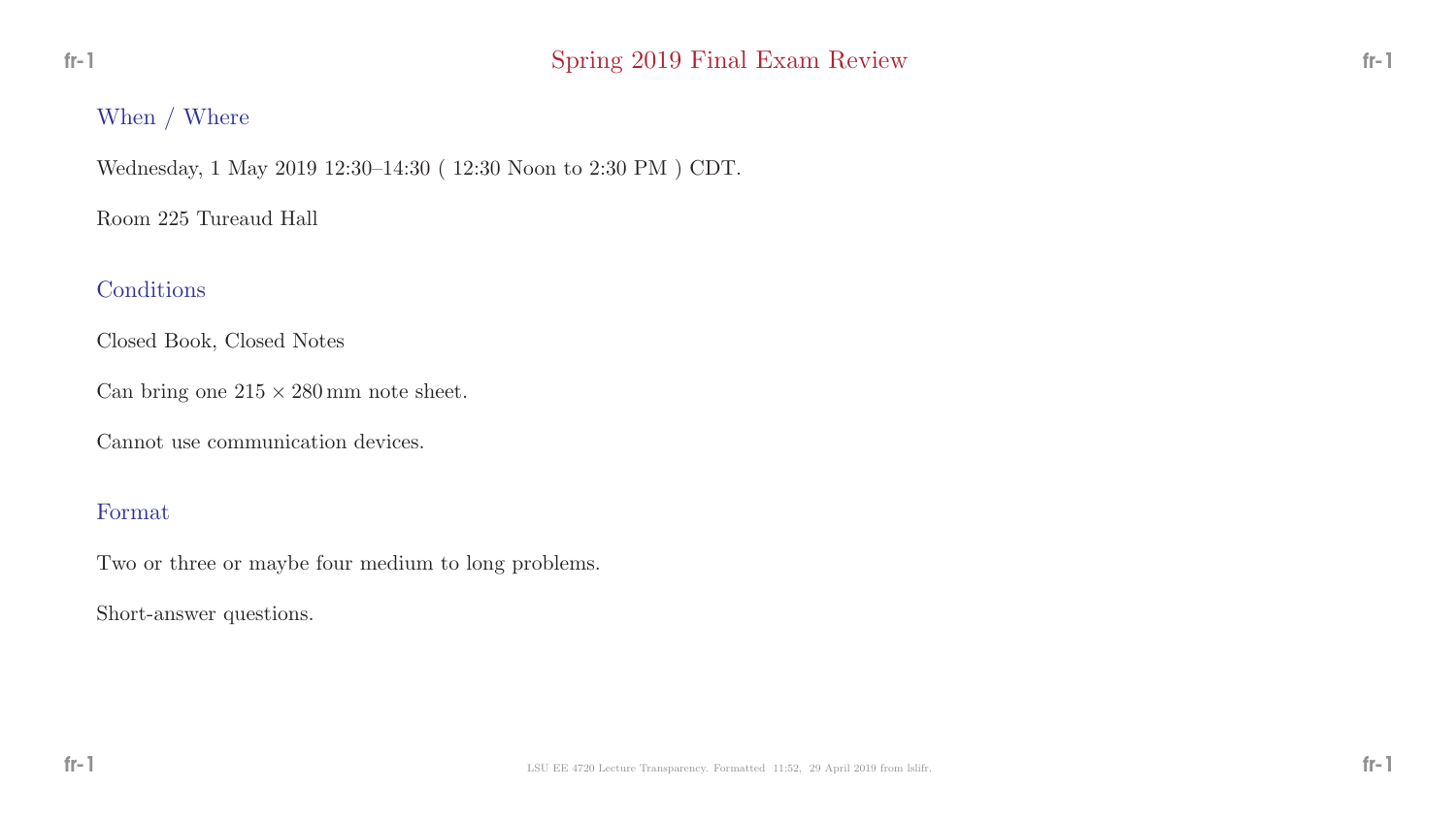#### Resources

Check course Web page daily for hints, new resources.

Web page: <https://www.ece.lsu.edu/ee4720/index.html>

RSS feed: [https://www.ece.lsu.edu/ee4720/rss](https://www.ece.lsu.edu/ee4720/rssunhbox voidb@x kern .06em vbox {hrule width.3em}home.xml)\_home.xml

Solved tests and homework:. <https://www.ece.lsu.edu/ee4720/prev.html>

Statically Scheduled MIPS Study Guide:. . .

. . . <https://www.ece.lsu.edu/ee4720/guides/ssched.pdf>

Cache Study Guide:. . .

. . . <https://www.ece.lsu.edu/ee4720/guides/cache.pdf>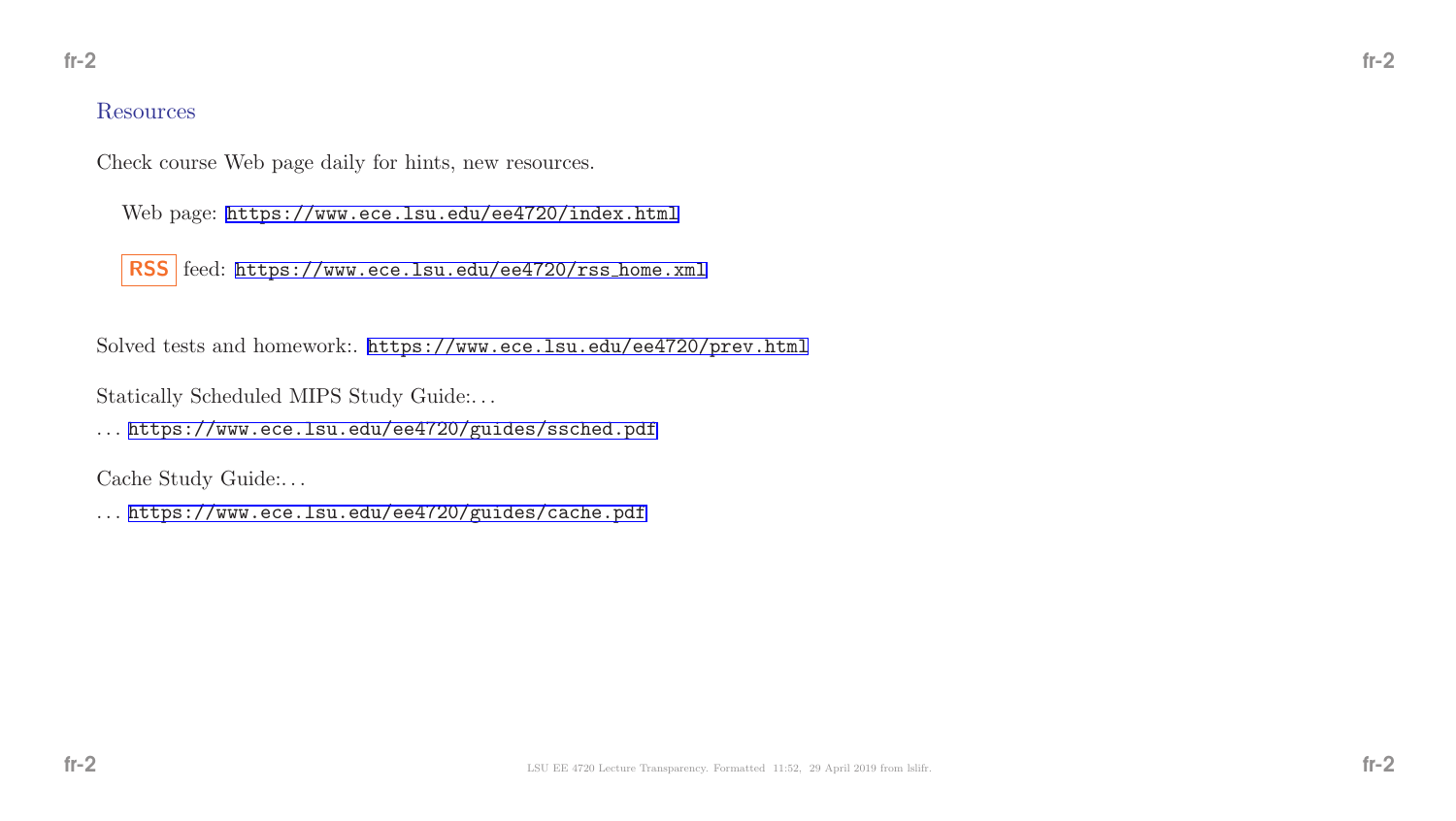### Study Recommendations

Study homework assigned this semester—test questions are often based on homework questions.

Solve previous test problems, start with more recent problems.

Memorizing solutions is not the same as solving problems.

Following and understanding solutions is not the same as solving problems.

Use the solutions for brief hints and to check your own solutions.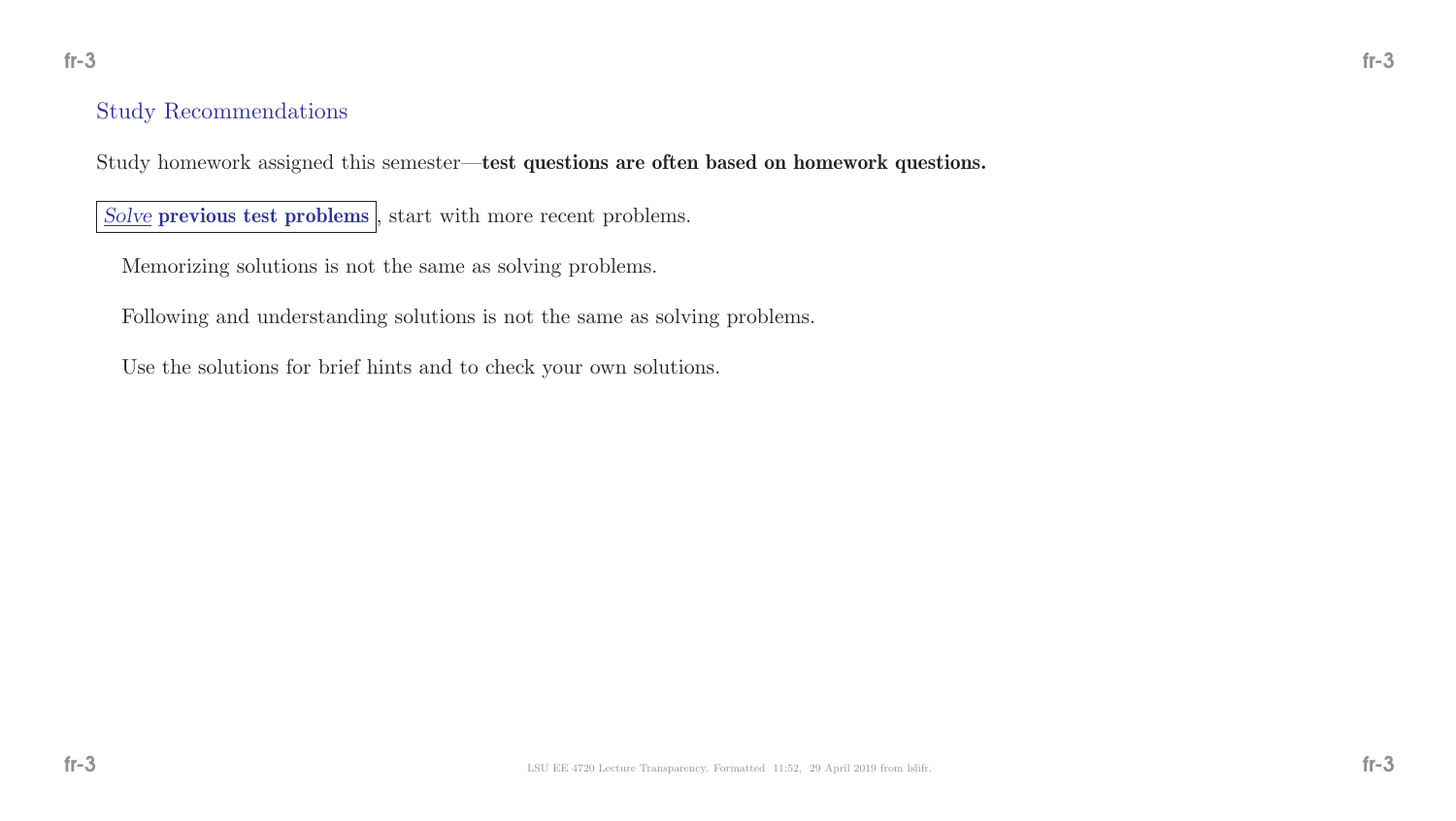### Implementation Diagrams and Pipeline Execution Diagrams

They are a team, so study them together.

Designing and analyzing control logic and datapath.

## Control Logic

We can't rely on magic.

### Instruction Use

Should be able to easily write MIPS programs.

Should be able to use MIPS and SPARC instructions in examples.

Not required to memorize instruction names, except for common MIPS instructions.

### Branch Predictors

Understand Operation, Determine Prediction Accuracy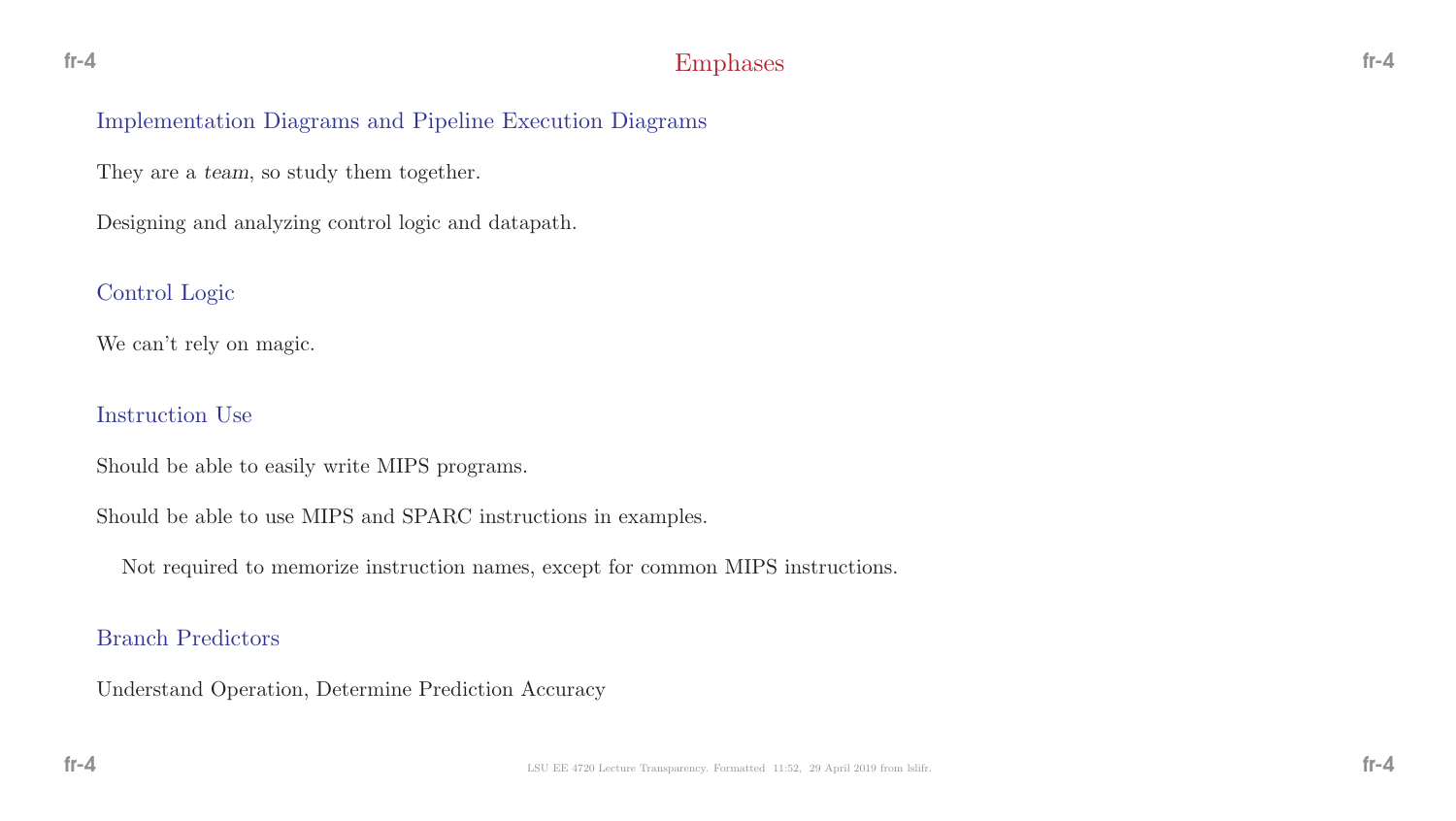## Cache Diagram, Address Bits, and Program

Determine cache structure from diagram. (Line size, etc.)

Determine hit ratio from simple program.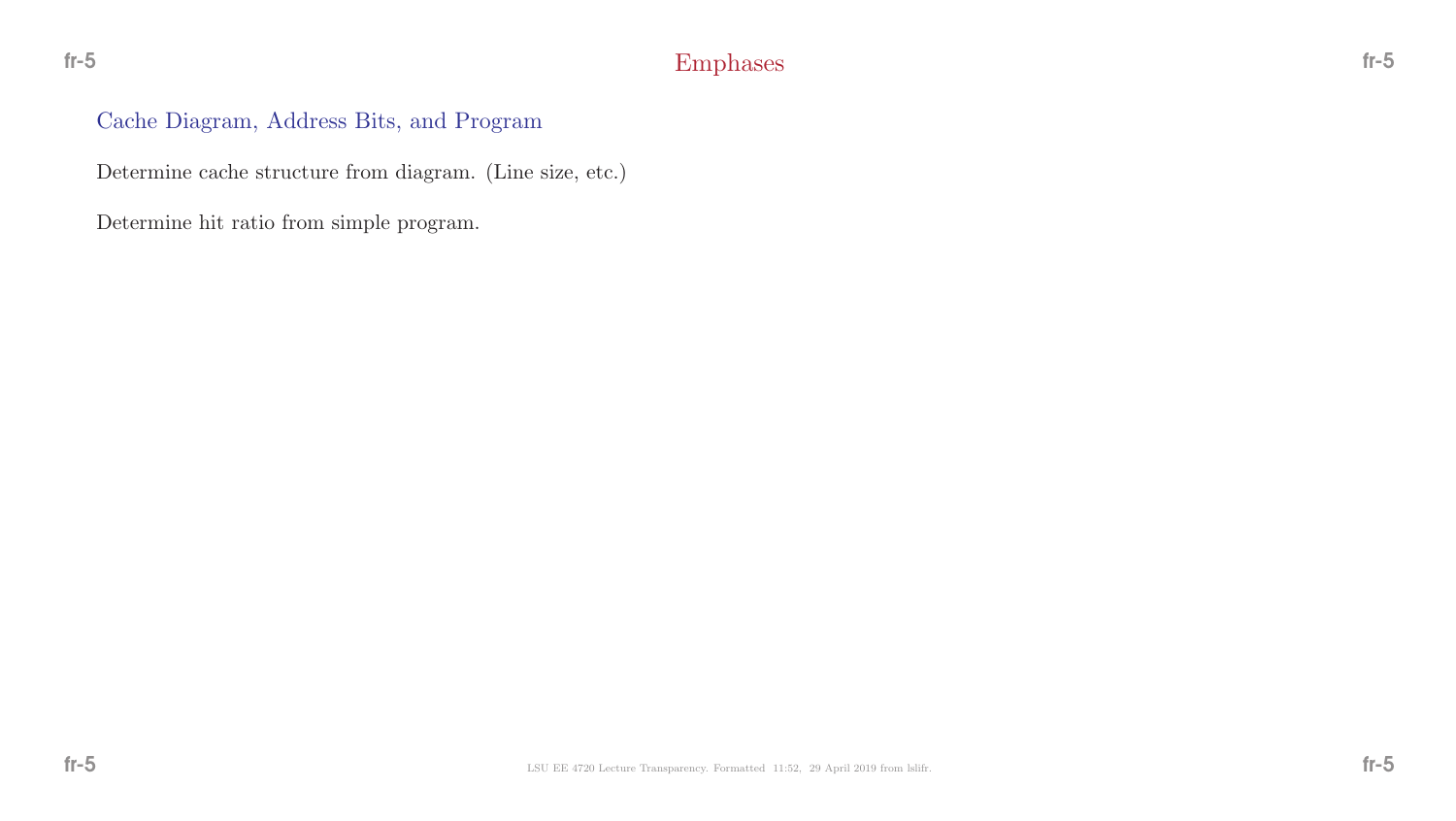# Introductory Material

ISA v. Implementation.

Factors influencing ISA and implementation.

Benchmark types.

Compiling and Optimization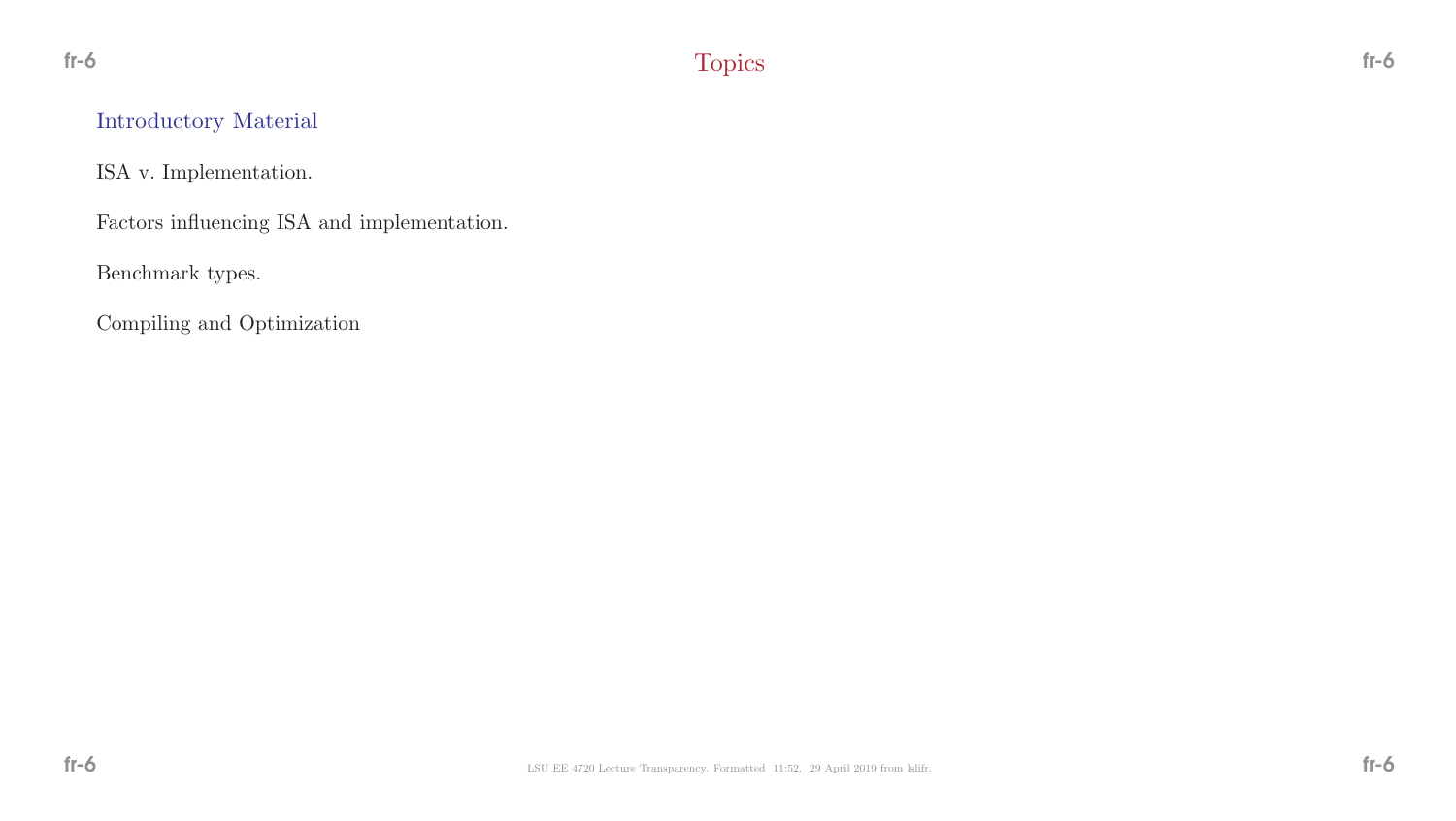#### SPECcpu Benchmark Suite

See Lecture Slides 2—<https://www.ece.lsu.edu/ee4720/2019/lsli02.pdf>, SPECcpu description—<http://www.spec.org/benchmarks.html>, and the SPECcpu run and reporting rules-<http://www.spec.org/cpu2006/Docs/runrules.html>

What SPECcpu is supposed to measure. (Potential of new CPU implementations.)

Importance of having tester compile code.

Peak v. Base tuning: code preparation, use of results.

Why should we trust the SPEC rules?

Why should we trust the results of a test?

Benchmark programs (types, how they were selected).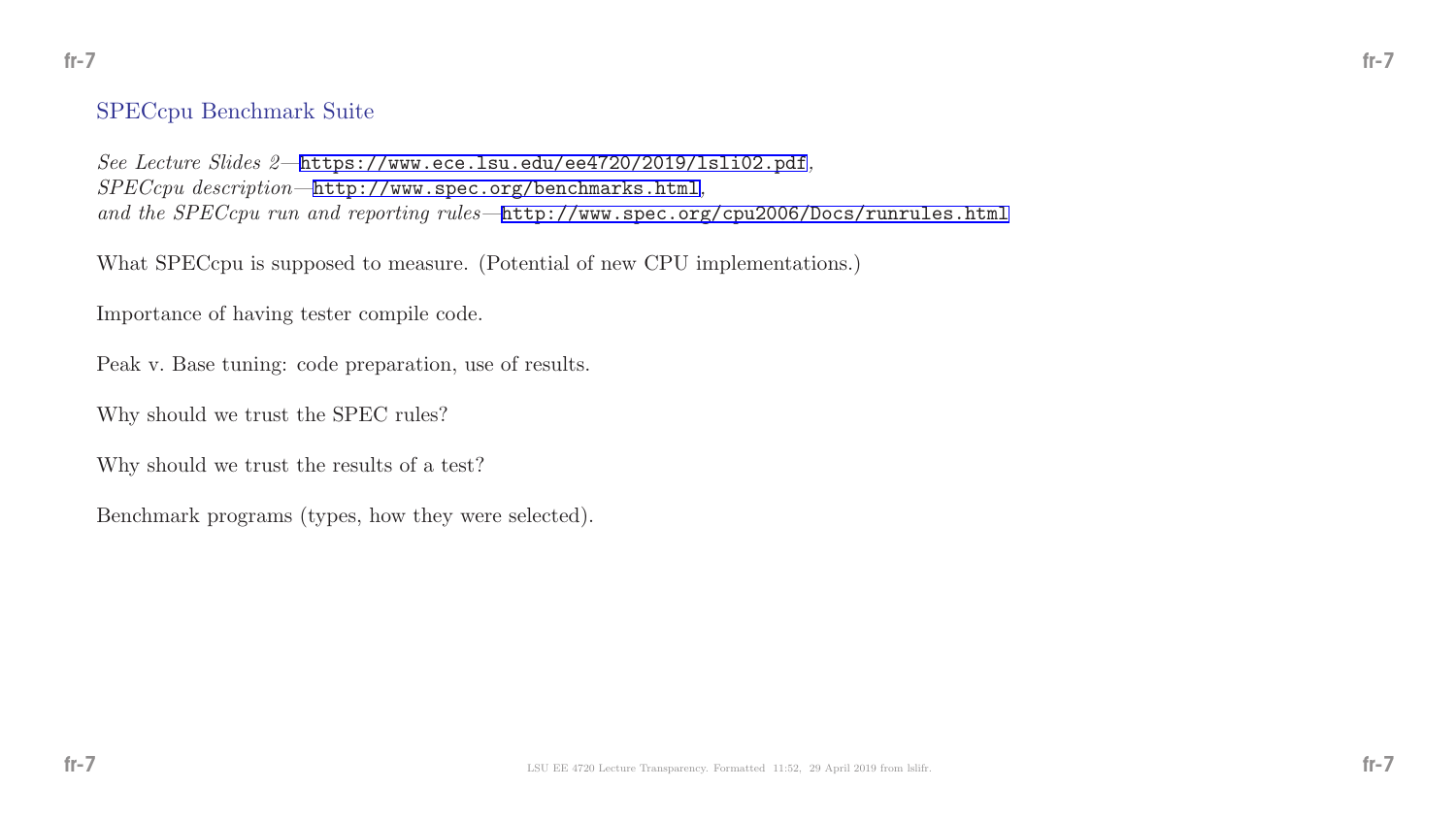## Compilers and Optimization

Steps in building and compiling.

Basic optimization techniques, compiler optimization switches.

Profiling.

Compiler ISA and implementation switches.

How programmer typically uses compiler switches (options).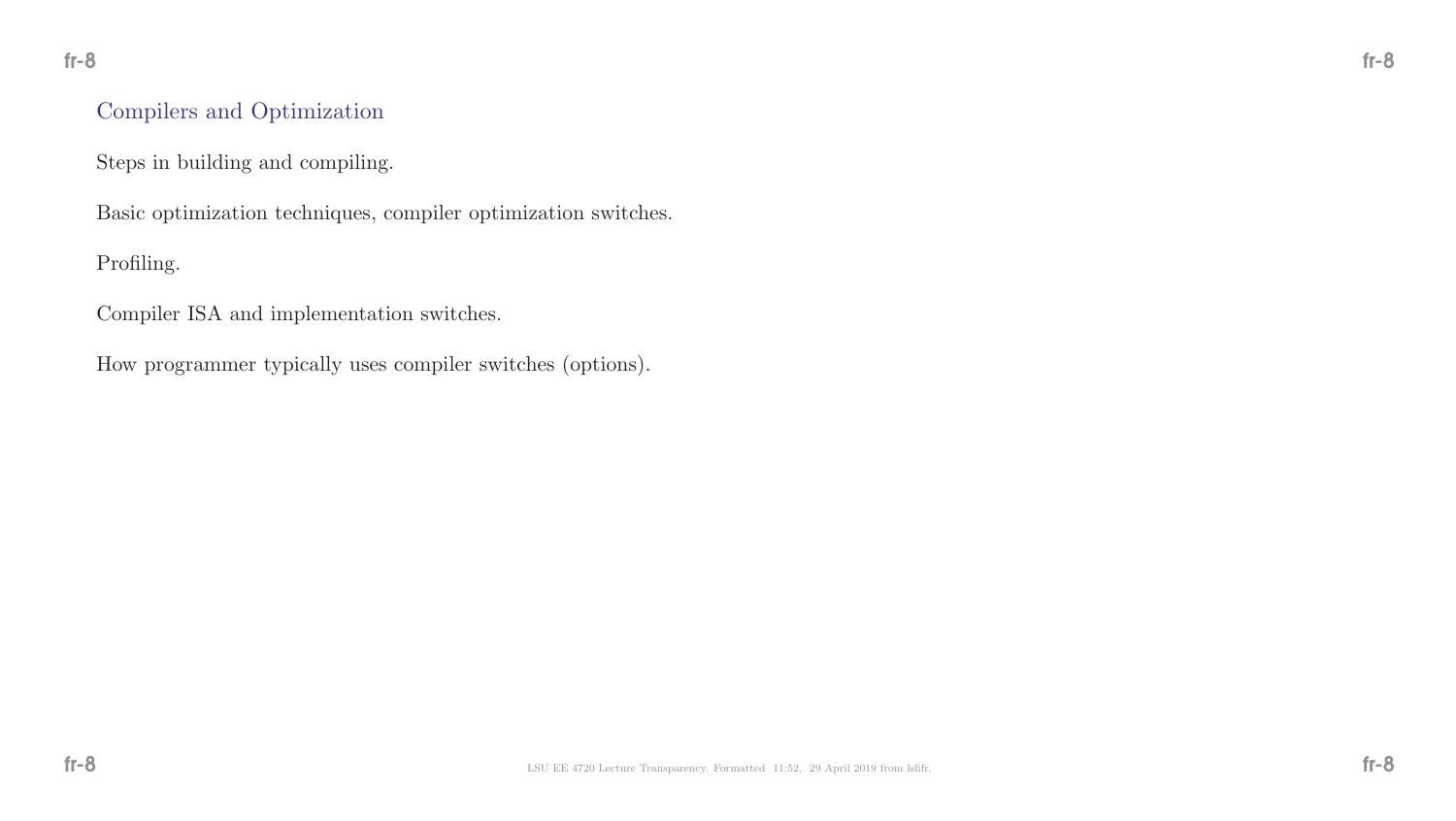### Control Transfer Instructions: Types, when to use.

Branch, Jump, Jump & Link, Call, Return

Format of displacements in instruction.

Specification of condition: condition code registers or integer registers.

### Instruction Coding.

Fixed-length, variable-length, and bundled instructions.

Splitting of opcode field (as in MIPS type-R instructions).

ISA Classifications: RISC, CISC, VLIW

Dependency Definitions

Hazard Definitions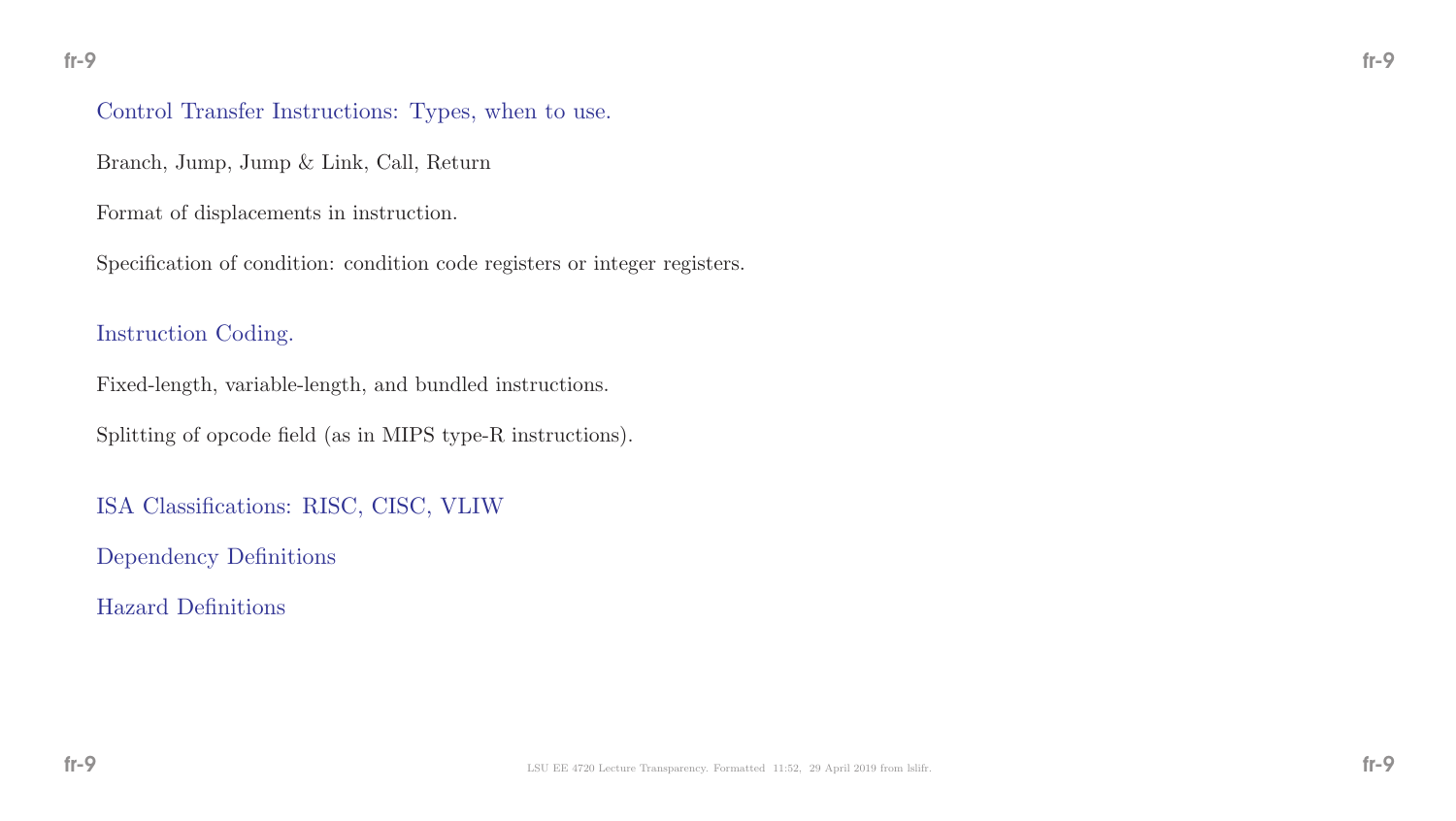## ISA Familiarity

### MIPS

Read programs, write programs, implement (design hardware)

## SPARC

Read common instructions.

Use of condition codes.

Instruction coding differences.

Register windows.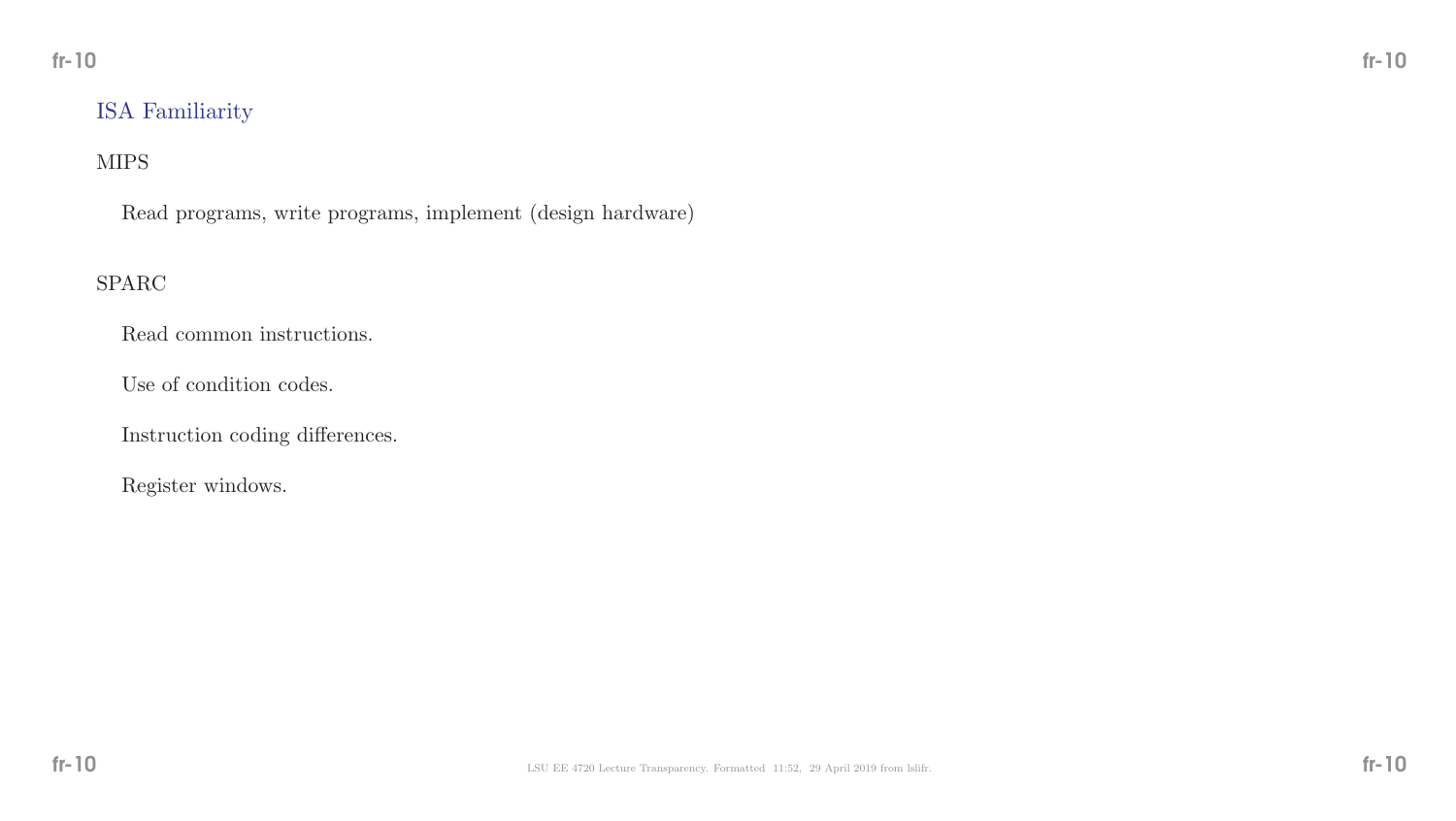# MIPS

Classification: RISC

Goals: ISA should allow simple, high-speed implementation.

Instruction types.

Know how to read and write MIPS programs.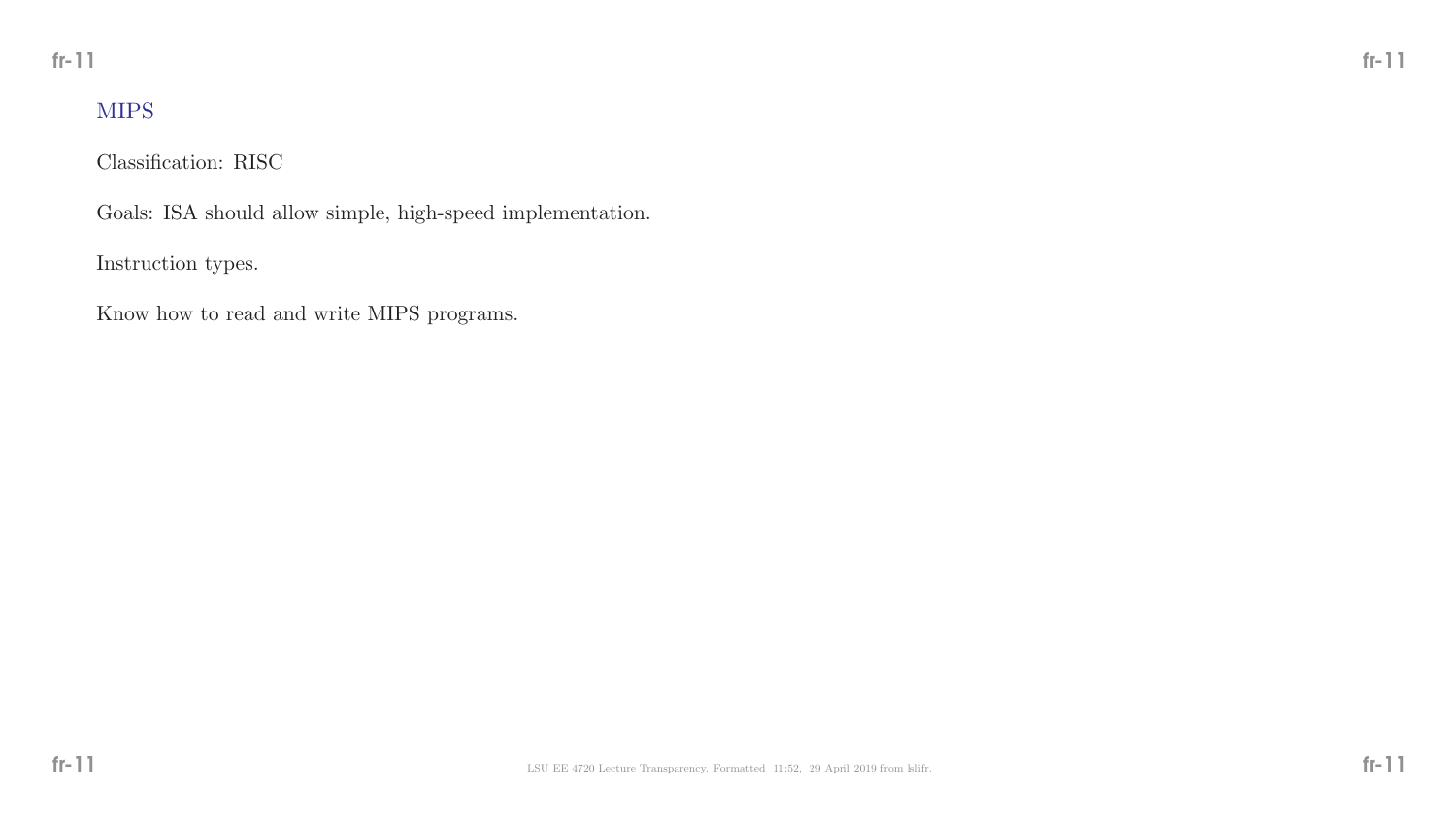## Statically Scheduled MIPS Implementations

See Lecture Slides 6—<https://www.ece.lsu.edu/ee4720/2019/lsli06.pdf> and Statically Scheduled Study Guide-<https://www.ece.lsu.edu/ee4720/guides/ssched.pdf>

#### Pipelined Implementations

Basic (no bypassing, 2-cycle branch penalty), bypassed, branch in ID.

For a Given Pipelined Implementation

Show pipeline execution diagrams.

Show register contents at any cycle.

Design control logic.

Add logic and datapath to provide new bypass, insn, etc.

Determine CPI.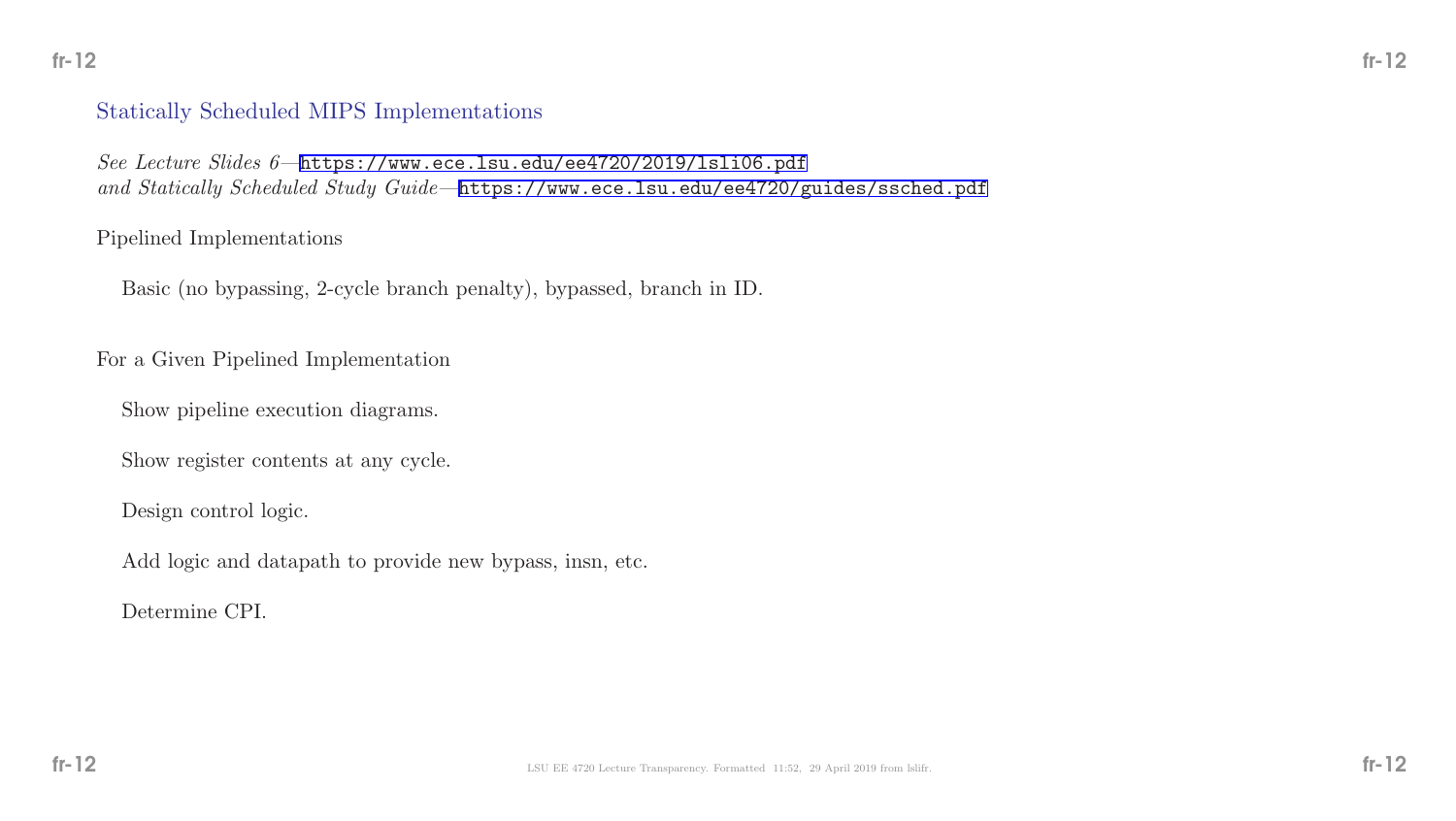### Interrupts and Exceptions and Traps

Difference between interrupt, exception, trap.

Causes of exceptions, role of handler.

Privileged Mode.

Pipeline activity leading to execution of handler.

Precise exceptions, achieving with floating-point operations.

## Long Latency (FP) Operations

Types of operations. (Floating point and maybe load.)

Detecting WB structural hazards: pipeline control logic.

Handling WAW hazards.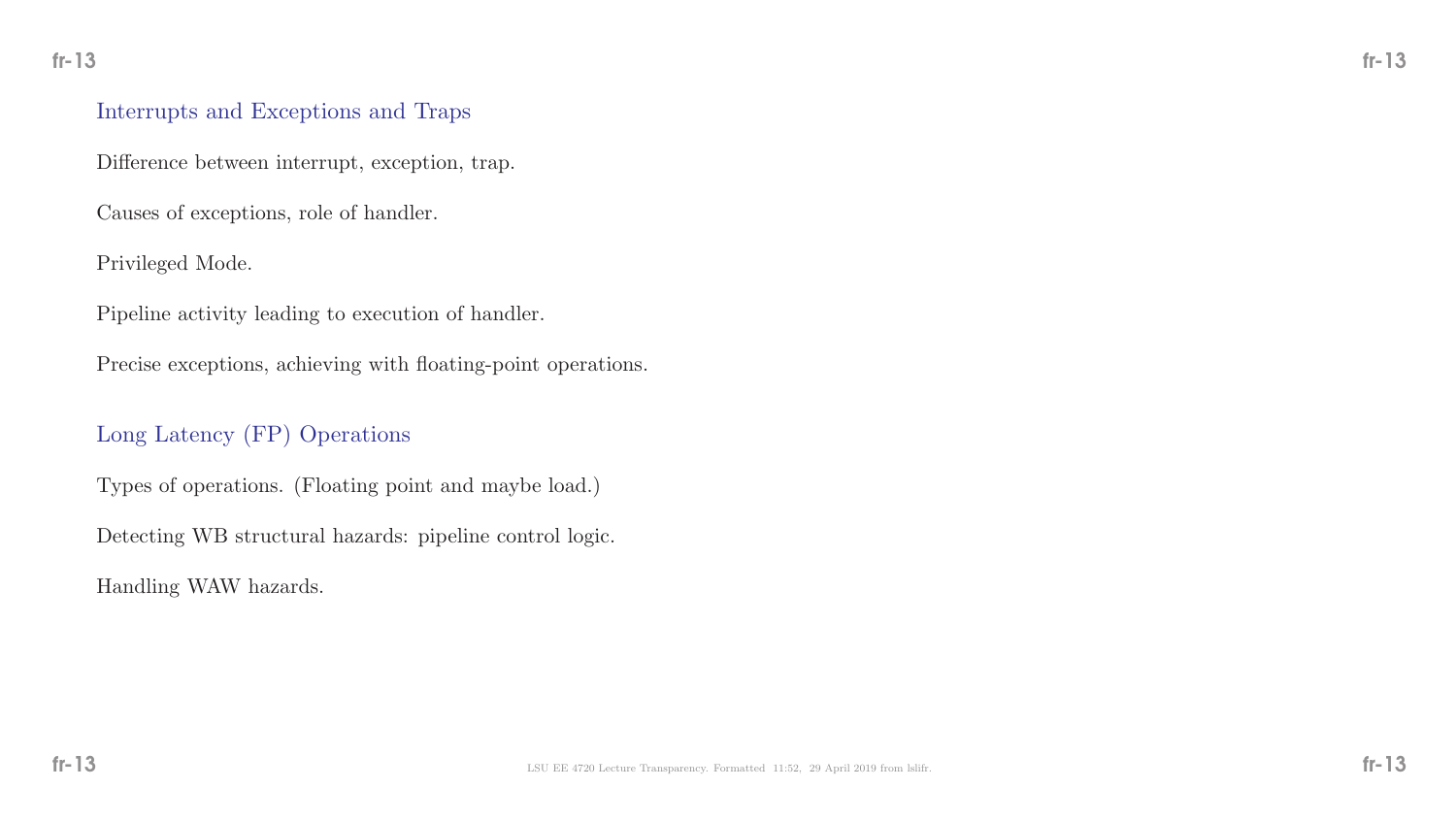### n-Way Superscalar

Duplication of Resources.

Duplicated  $n \times$ : Fetch, decode, rename, writeback, commit.

Duplicated  $\langle n \times : \text{load/store}, \text{floating-point units.} \rangle$ 

Costs:  $\propto n$  functional units;  $\propto n^2$  bypass, control.

Performance Limiters

Limiters due to device technology: Lower clock with increasing distances.

Aligned groups impose fetch restrictions that reduce fetch efficiency.

More stalls due to data dependencies.

More squashes due to branches.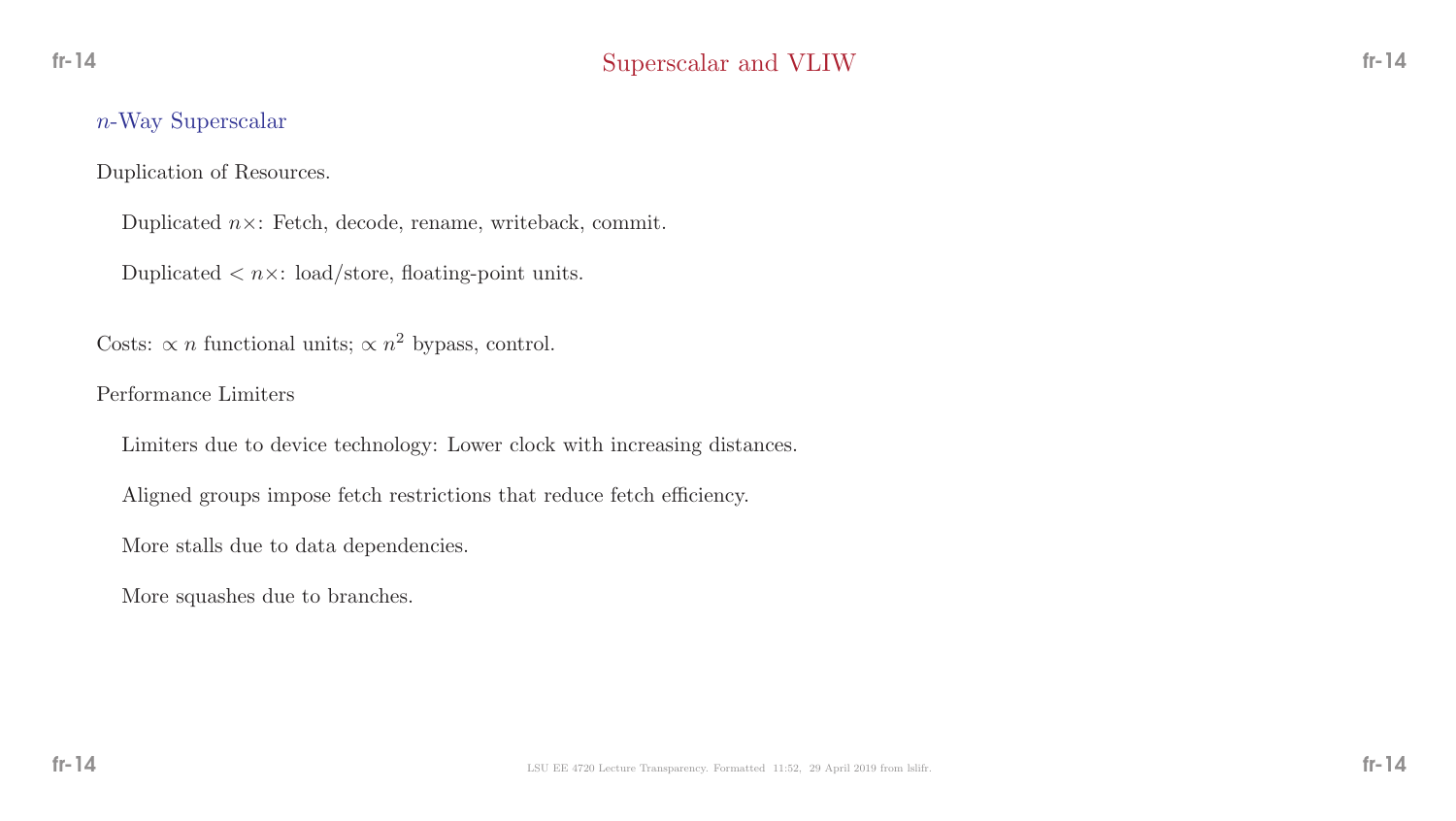# VLIW

Difference with superscalar: instruction bundling.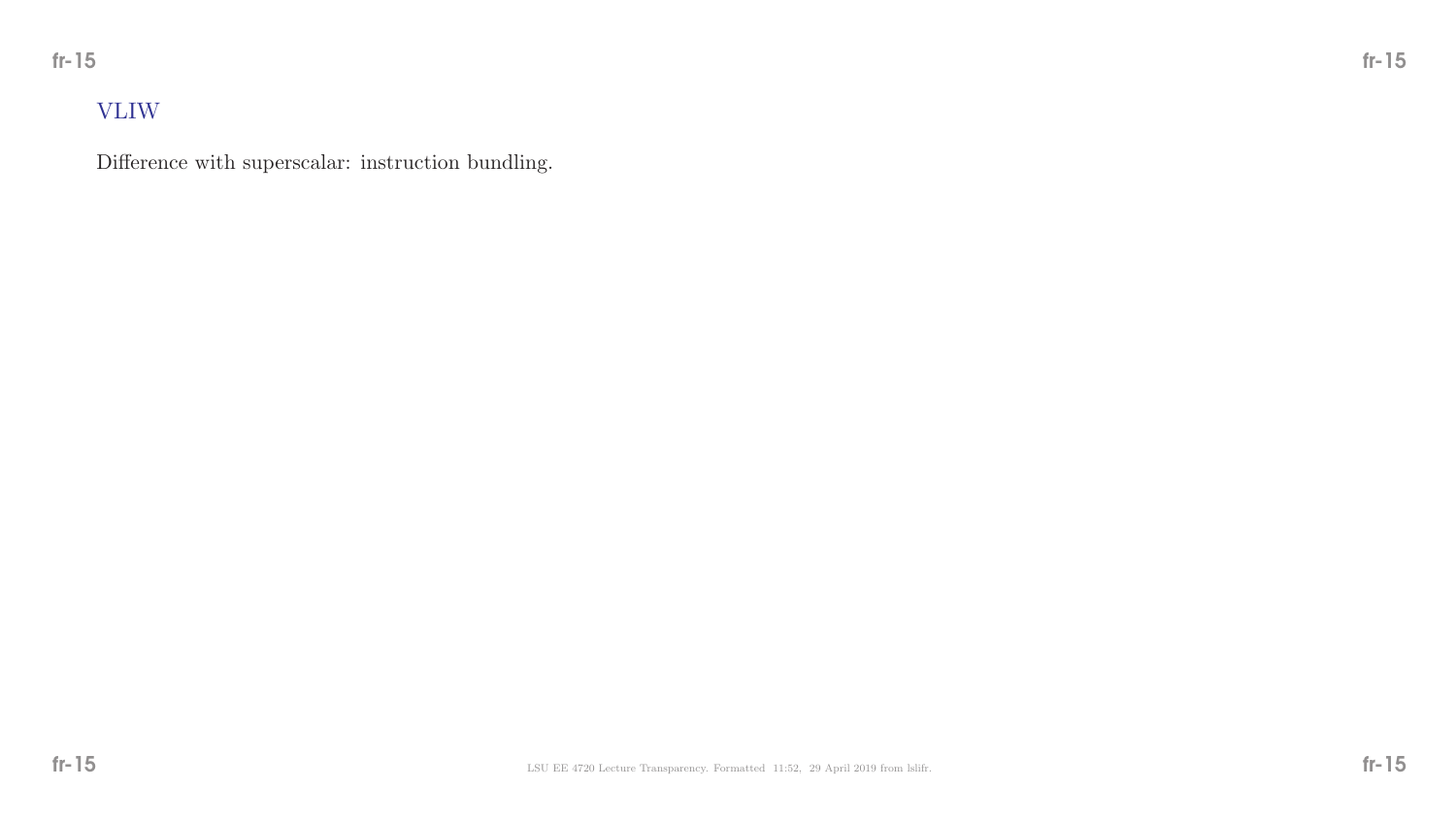## Deeper (Super) Pipelining

Relationship between stage splitting, clock frequency and performance.

Relationship between stage splitting and cost.

Latch setup time.

More stalls due to data dependencies.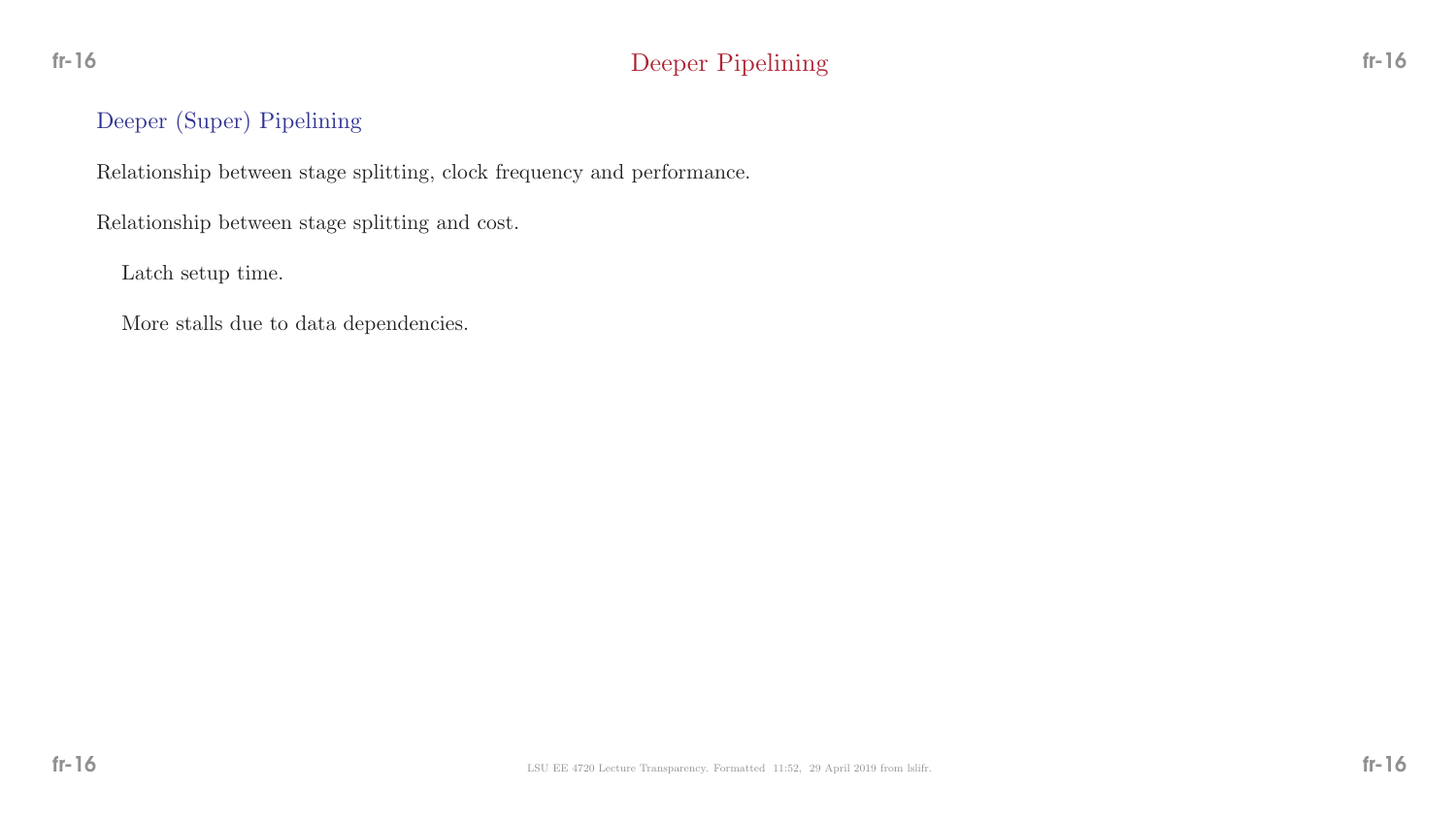### Vector Instructions

Vector registers.

How vector instructions operate on vector registers.

Advantages and disadvantages and differences  $\ldots$ 

 $\ldots$  between vector instructions and superscalar systems.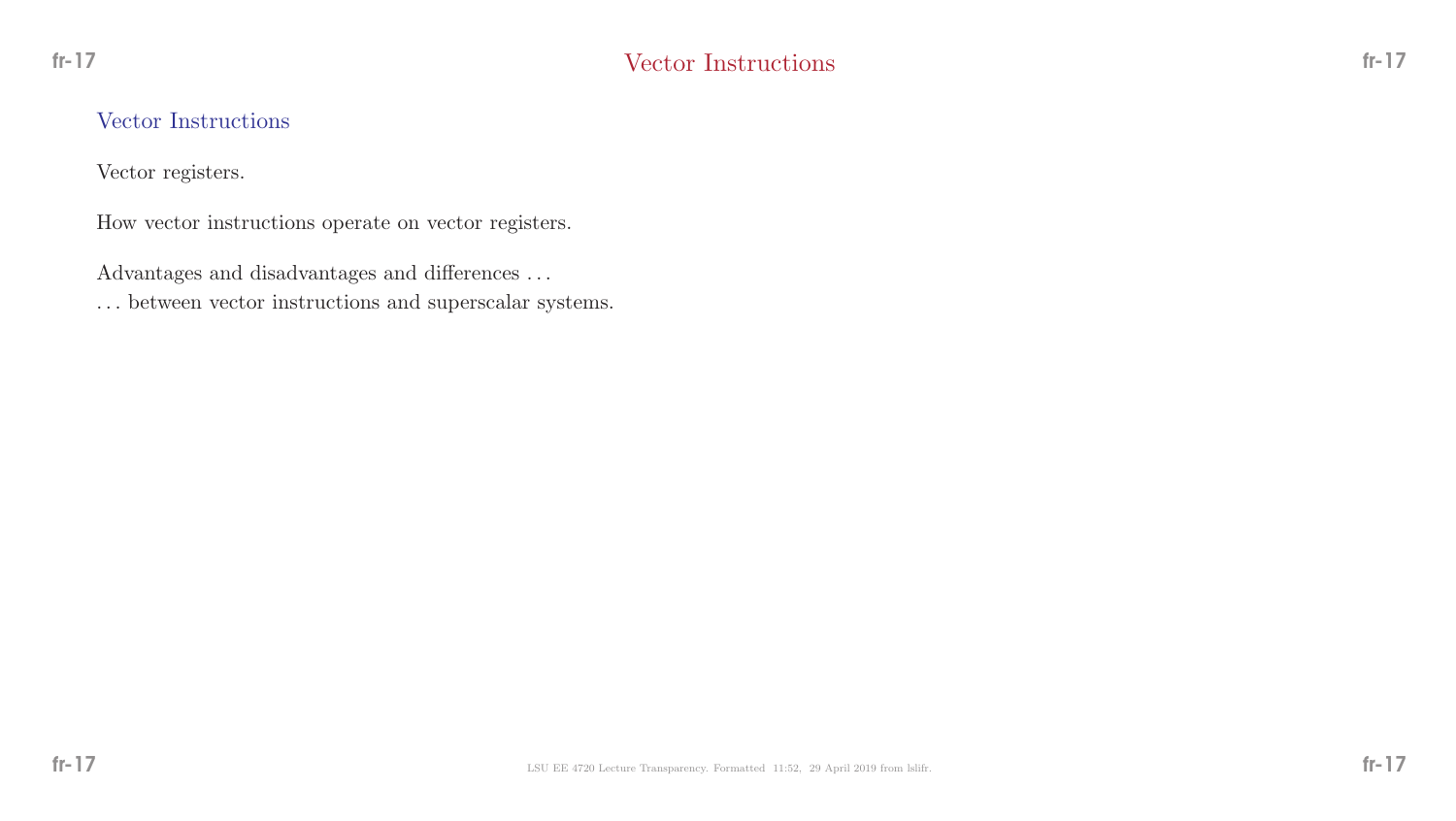## Branch Prediction

Bimodal predictor.

Correlated branch predictors: local, global, gshare.

Branch target prediction.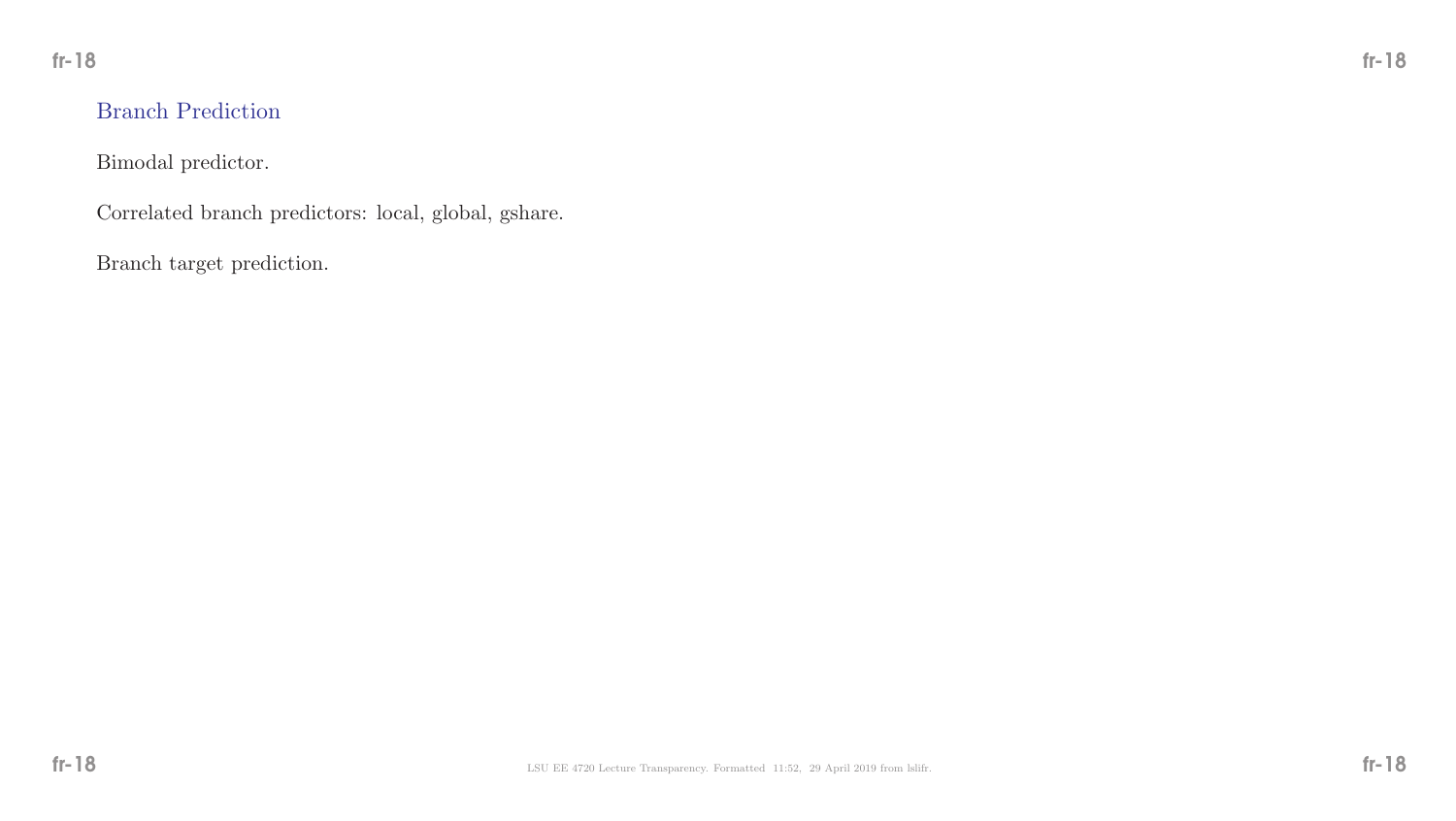## Memory

### General

Definitions: bus width  $(w)$ , address space size  $(a)$ , character size  $(c)$ .

Connection of memory devices.

## Caches

Cache structure, connection of memory devices.

Line size implications.

Computing hit ratio for given program.

Set Associative Caches

Definitions: line (block), index, tag, alignment, associativity

Connection of tag and data memory.

Special Cases: Direct mapped, Fully associative.